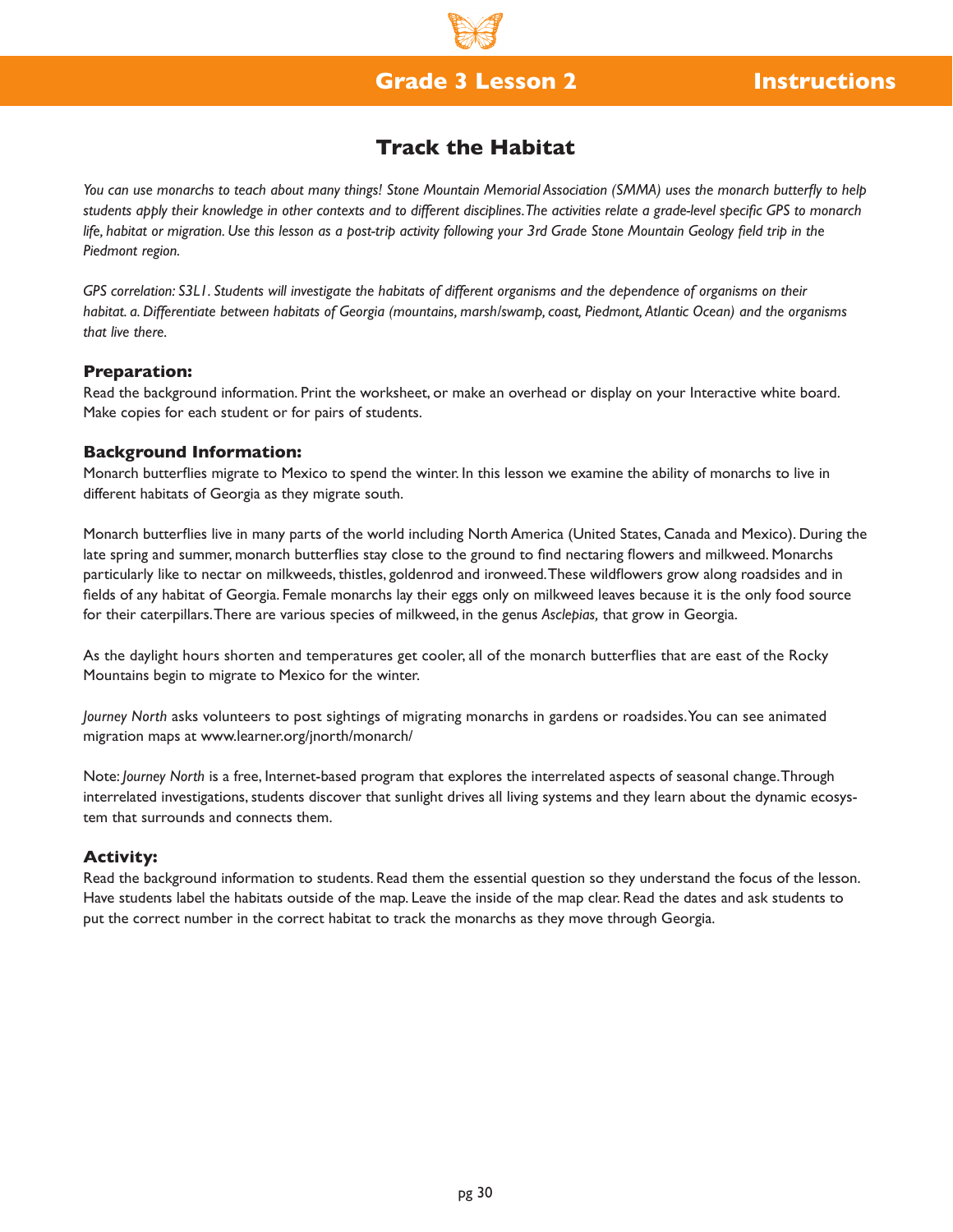## **Grade 3 Lesson 2 Student Worksheet**

## **Essential Question:**

What habitats of Georgia do migrating monarch butterflies use?

1. Label the habitats of Georgia on the outside of the map.

2. Listen carefully as your teacher reads the below information on the fall monarch migration through Georgia. Place the correct number in the correct habitat.

#### **# Reports of monarch sightings in habitats of Georgia**

- **1 August 30** report of monarchs in the mountains
- **2 September 5** report of monarchs in the mountains and Piedmont
- **3 September 12** report of monarchs in the mountains
- **4 September 19** report of monarchs in the mountains
- **5 September 26** report of monarchs in the mountains and Piedmont
- **6 October 3** report of monarchs along the coast
- **7 October 10** report of monarchs along the coast



3. Butterfly Weed likes sandy, dry soil with full sun. In which habitat would a monarch find this plant?

4. Swamp milkweed likes swamps or wet soil with full sun. In which habitat would a monarch find this plant?